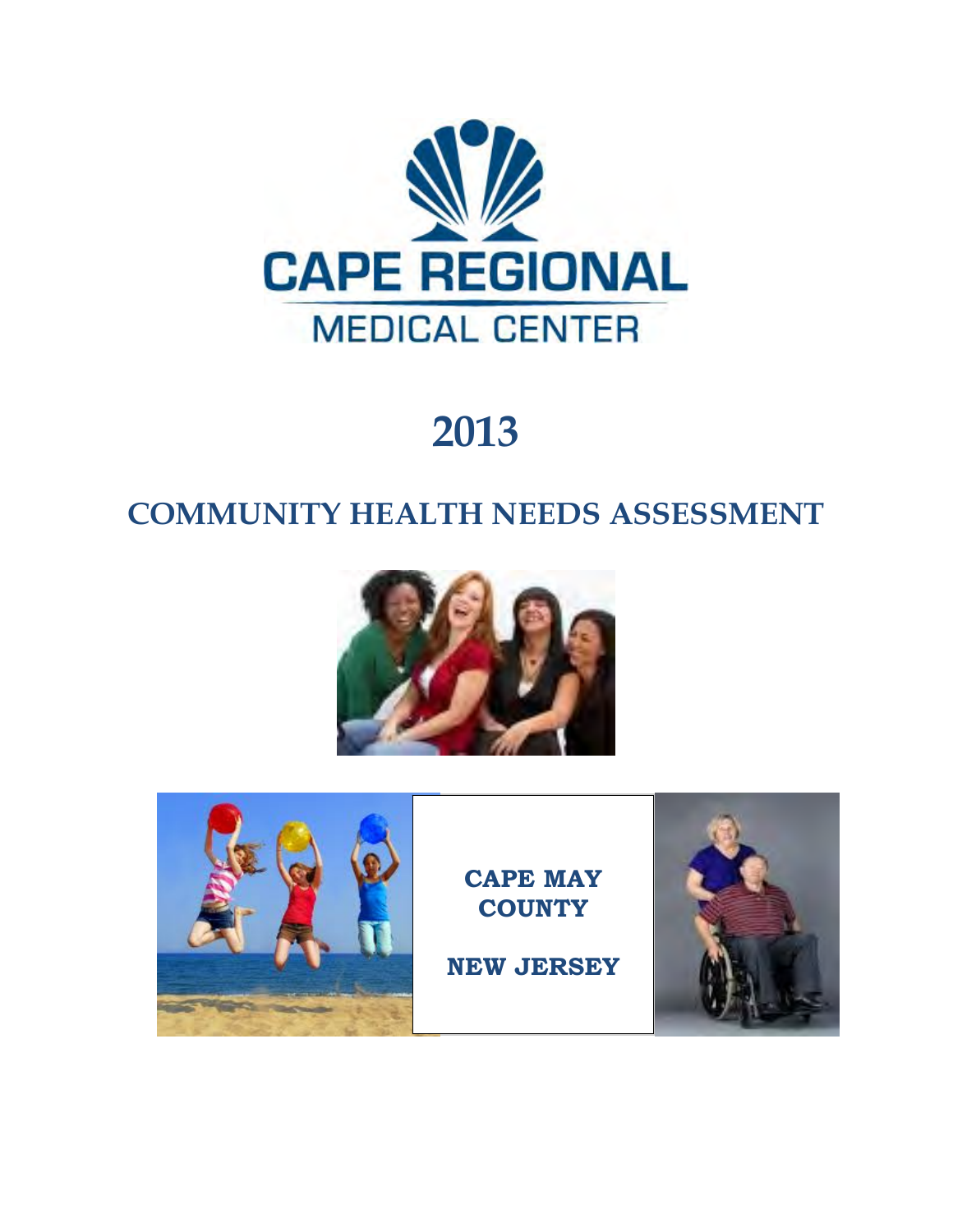# **TABLE OF CONTENTS**



# **President's Message**



## **About the Community Health Needs Assessment**



# **Summary of CHNA Survey**



 **Top 5 Health Issues**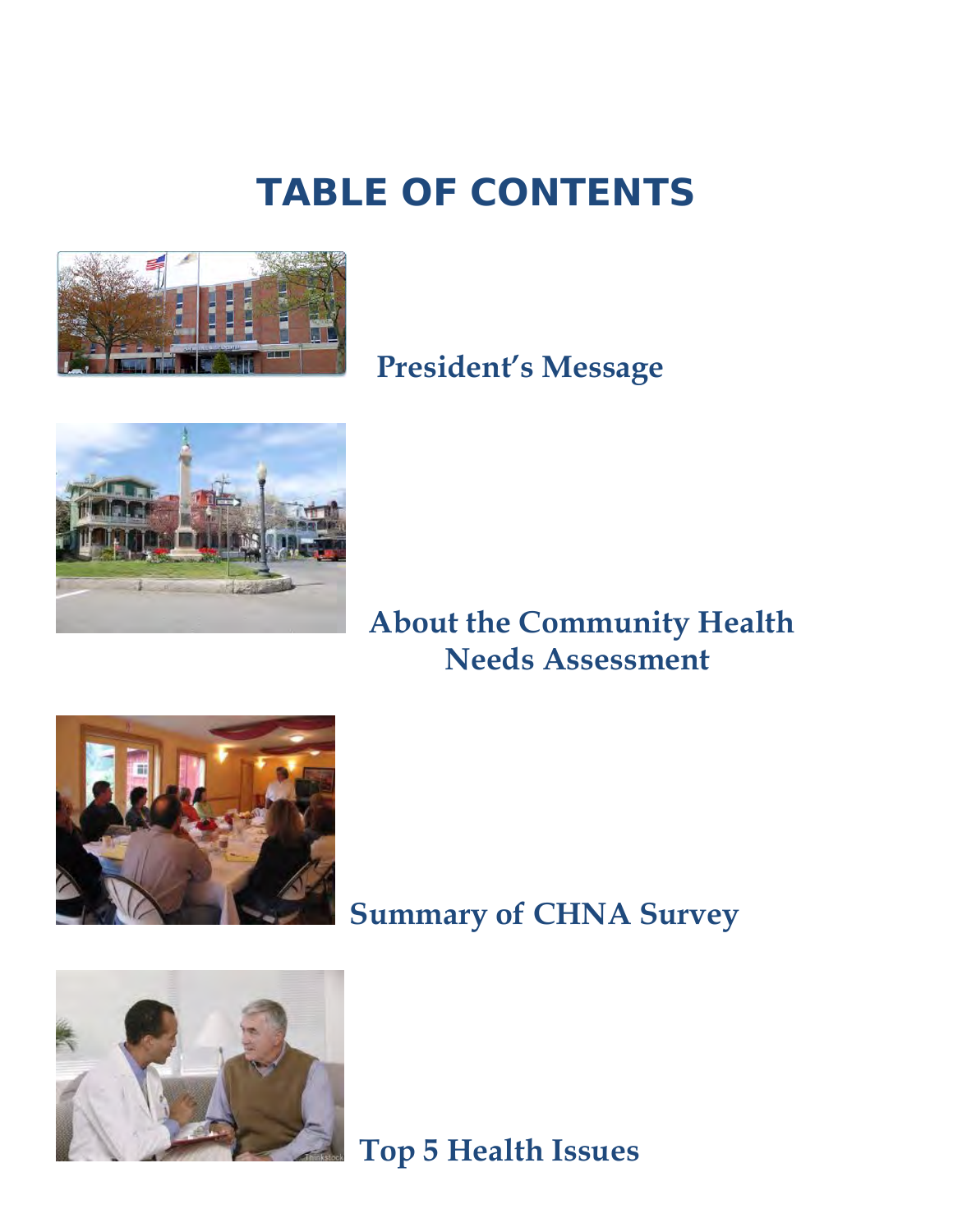# **FROM THE PRESIDENT**



From the President

At Cape Regional Medical Center, we are proud of our strong tradition of community service. Our staff and volunteers work with our community partners to improve the lives of thousands of local residents by continually offering free health screenings, educational seminars, training and classes. We have received numerous awards for our community outreach initiatives, both locally and nationally.

Cape Regional Medical Center has a longstanding and active partnership with many social and civic organizations, faith communities, schools and local employers. This 2013 Community Health Needs Assessment is the result of a collaborative effort of our community partners who worked throughout the past year to identify the most-pressing healthcare needs in Cape May County.

This comprehensive report is the result of a thorough assessment of our area's healthcare profile, including a review of public health data and data obtained by means of focus groups, public forums and a community needs assessment survey. This assessment also includes action items and plans to address the healthcare concerns in our community.

We deeply appreciate the work of our Medical Center Staff and Community Partners who are highlighted in this report. We also thank the hundreds of community residents who provided valuable feedback in our surveys and focus groups.

For more information about the 2013 Community Health Needs Assessment, please contact Bonnie Kratzer, RN, BSN, Parish Nurse/ Lifestyle Management Coordinator at 609-463-4043 or jkratzer@caperegional.com.

Joanne Carrocino, FACHE President & CEO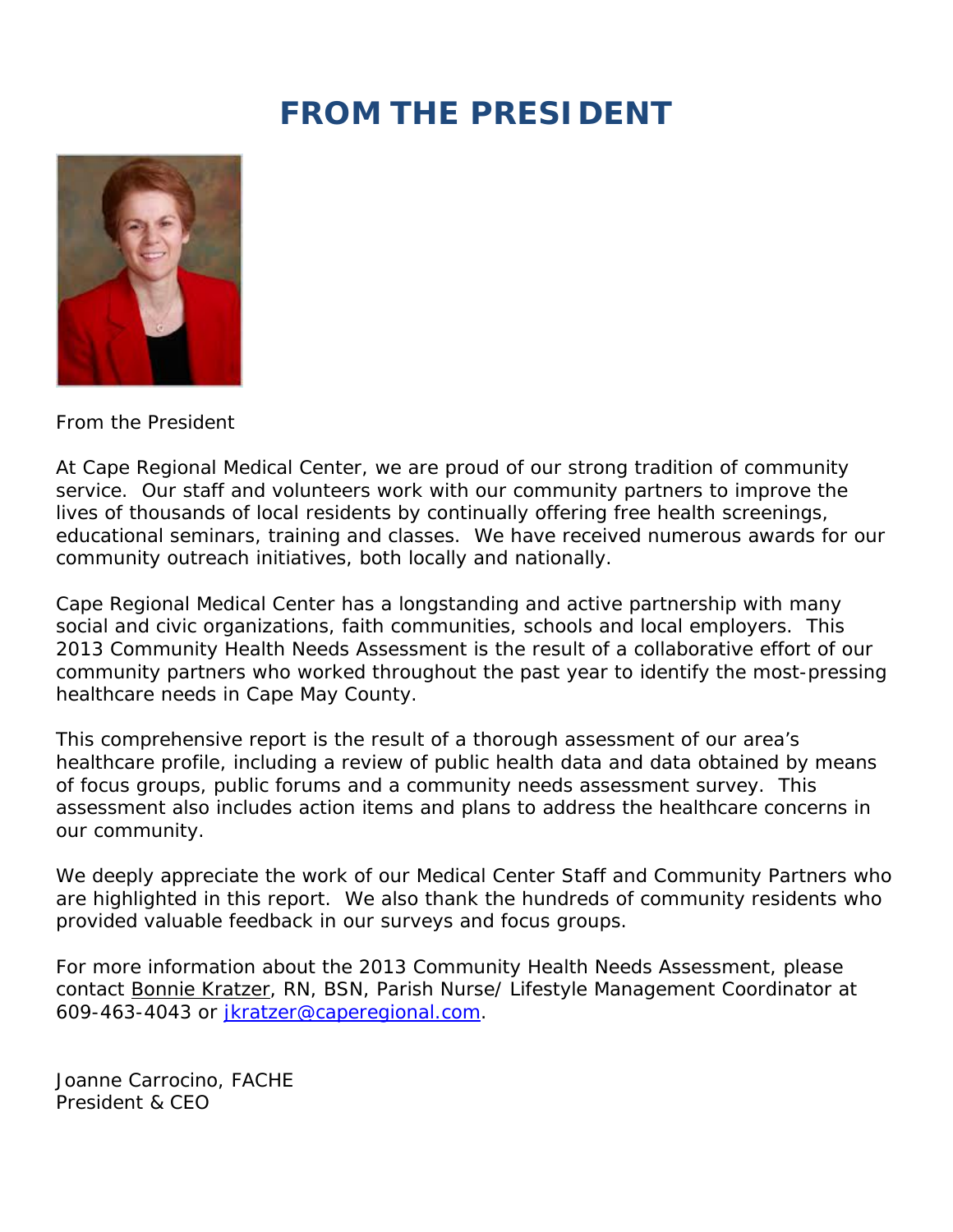### **About the Community Health Needs Assessment**

**Health Care Reform 3590 Patient Protection and Affordable Care Act** requires 501c3 nonprofit hospitals to conduct a Community Health Needs Assessment every three years.

- A strategic plan needs to be adopted and implemented
- Need to collaborate with community health agencies
- Compliance obligation- assessment and planning between March 2010 and ending March 2013
- A \$50,000 penalty for not complying with initial 3-year period and any subsequent 3 year period

### **Service Area and Demographics**

Cape Regional Medical Center provides healthcare for all of Cape May County.

- Year-round population is 97,265
- Summer season population (May September) swells to over 700,000
- Breakdown of population
	- ▶ 88.7% Caucasian
	- ▶ 5.1% Afro-American
	- 4.7% Hispanic
- Major industry is tourism
- Unemployment rate is 16.2%
- Population over 65 is 22%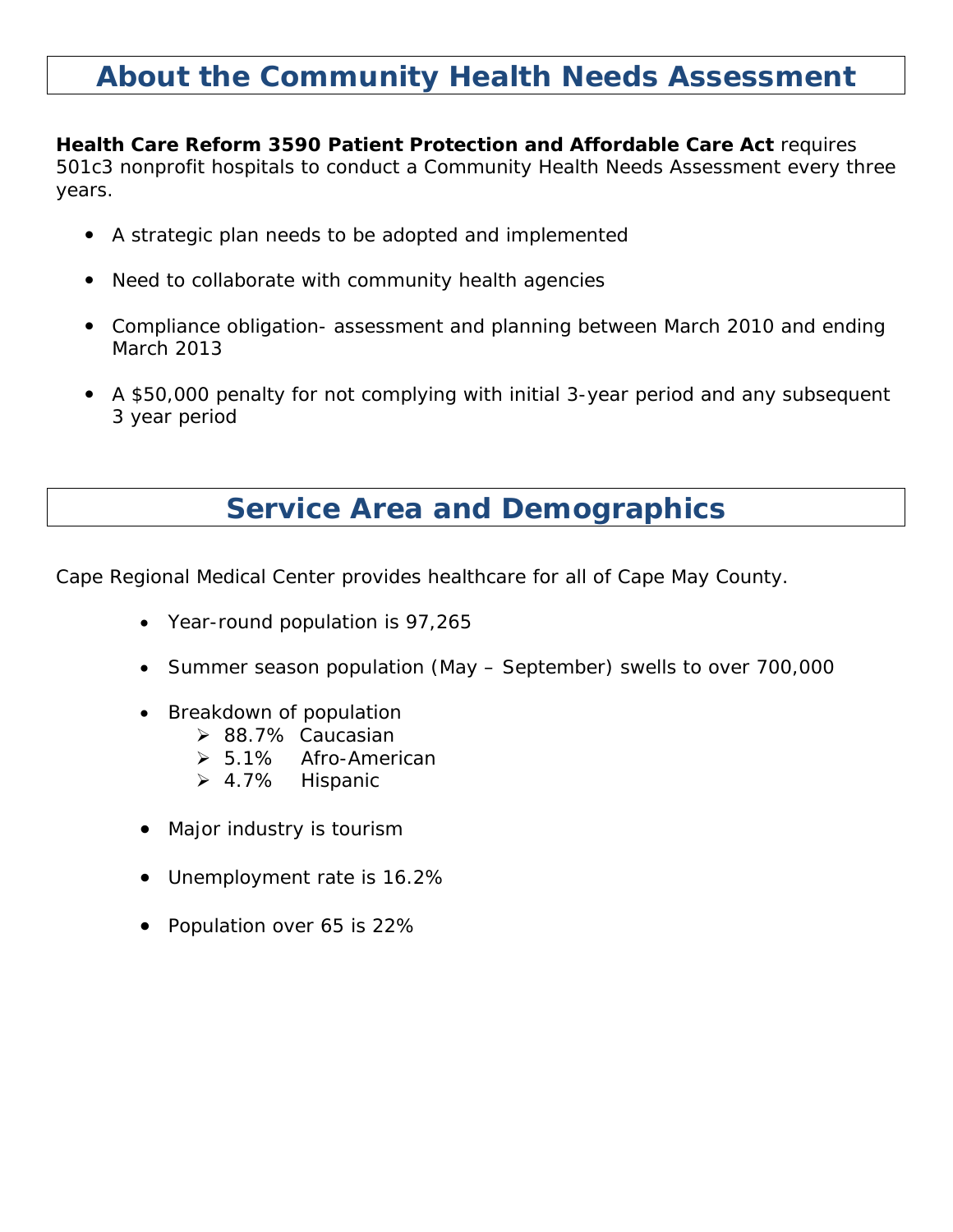### **CHNA Process 3 Years**



### **Community Health Needs Assessment Partners**

- Cape Regional Medical Center
- Cape Visiting Nurse Association
- Cape May County Department of Health
- Cape May County Department of Aging and Disabilities
- Cape Assist
- Cape Counseling
- Complete Care
- Volunteers in Medicine
- Rutgers Cooperative Extension
- Caring for Kids
- Puerto Rican Action Committee
- Concerned Citizens of Whitesboro
- Cape May County Department of Human Services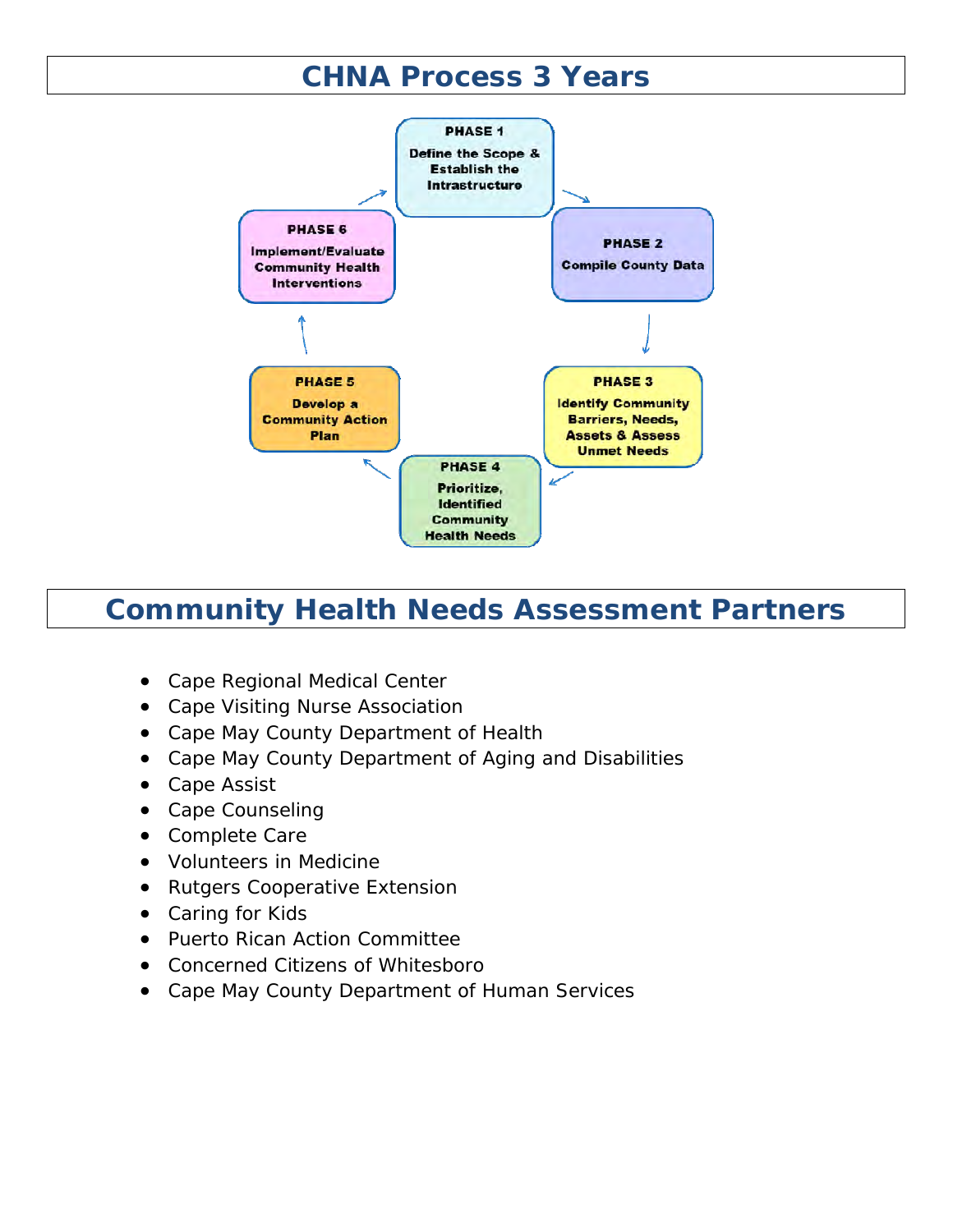### **Community Health Needs Assessment Survey**

During the months from April through June 2012, a community survey was distributed to participant via in-person at health fairs, support groups, and community events. The survey included 92 multiple choice questions concerning:

- General Information
- **•** Health Status
- Children's Health
- Adult Health (Women and Men's Health Screenings)
- Alcohol, Tobacco and Drug Use
- General Health

People asking for health education concerning smoking cessation, advanced directives, health screening events, AA/Al-Anon and drug dependency were mailed appropriate information.

#### **SURVEYS COMPLETED: 607**

### **Focus Groups**

Four 1-hour discussion focus groups, with an 8 question format, were conducted from May through September, 2012, in Wildwood, Woodbine, Cape May Court House and Whitesboro.

Results from the focus group discussions indicated a need for knowledge on healthcare events and a hospital "hotline" for immediate information.

### **Five Top Areas of Community Health Needs**

After analyzing results gathered from the surveys and from the focus group meetings, the following top five health concerns were identified in Cape May County.

- **Alcohol and Drug Abuse, Smoking**
- **Obesity**
- **Access to Healthcare/Emergency Department**
- **Cancer Prevention**
- **Child Trauma/Neglect**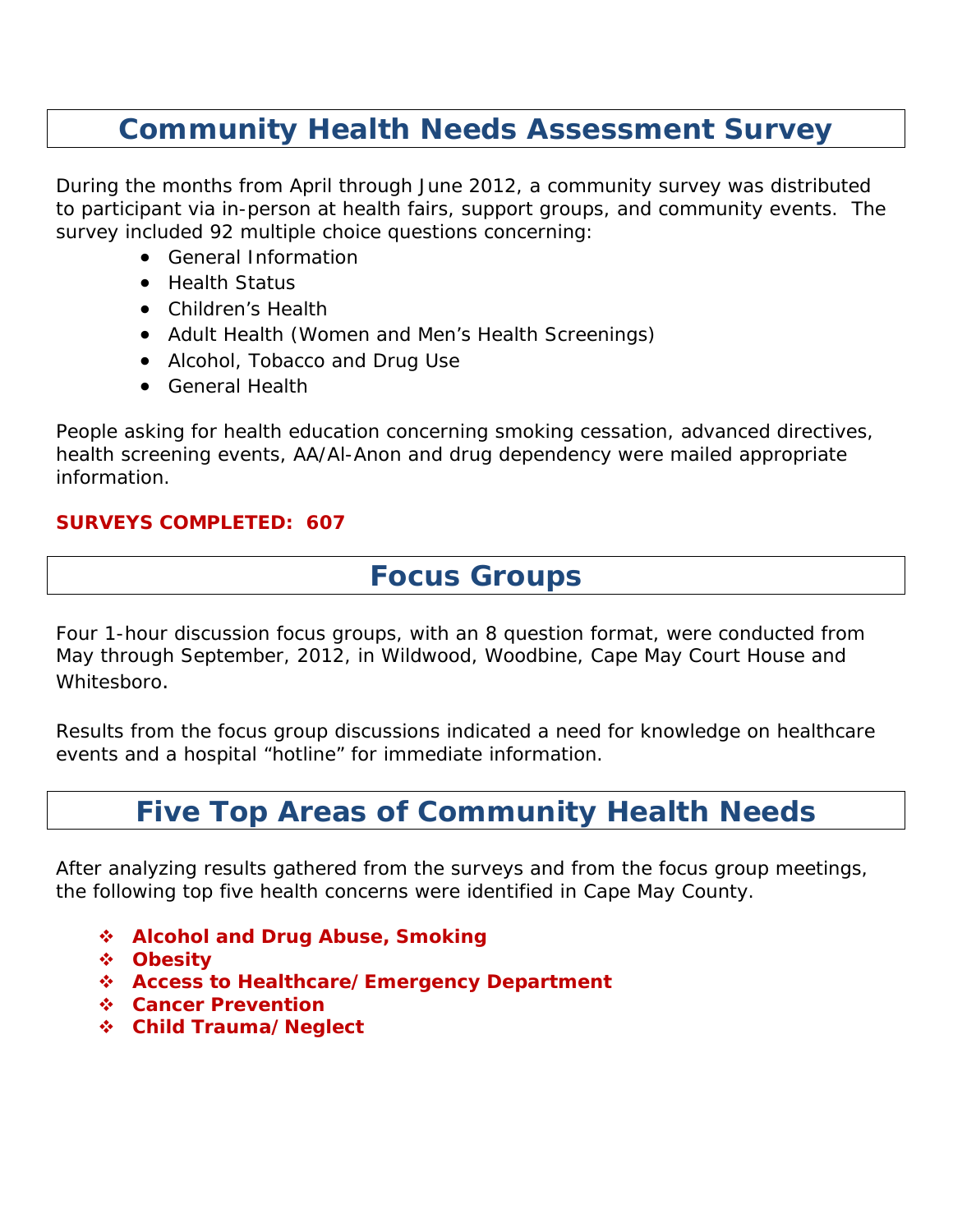### **Barriers to Community Health Needs Programs**

- **Program Capacity** Expansion of existing programs, services, and activities for target health needs in Cape May County
- **Cost** Funding availability
- **Personnel**  Number of skilled people to meet needs
- **Time**  Times in schedule to meet needs

### **Five Top Areas of Community Health Needs**

#### **1. Alcohol, Drugs, Smoking**

 **Goal:** Increase education, prevention and treatment of alcohol and drug abuse and promote smoking cessation in Cape May County

#### **Activities:**

- a) Train Cape Regional Medical Center Emergency Department Staff in motivational interviewing
	- *Track the # of clients screened through ETOH (ethyl alcohol) to create a baseline for the first 12 months*
- b) Proper disposal of unwanted/expired "take back" medications; measured by number of brochures distributed and pounds of medications collected by law enforcement.
	- *Track the amount of Rx drugs collected to create baseline for first 12 months*
- c) Increase # of people attending the Smoking Cessation Course at Cape Regional Medical Center
	- T*rack # of people completing the Smoking Cessation Course at Cape Regional Medical Center*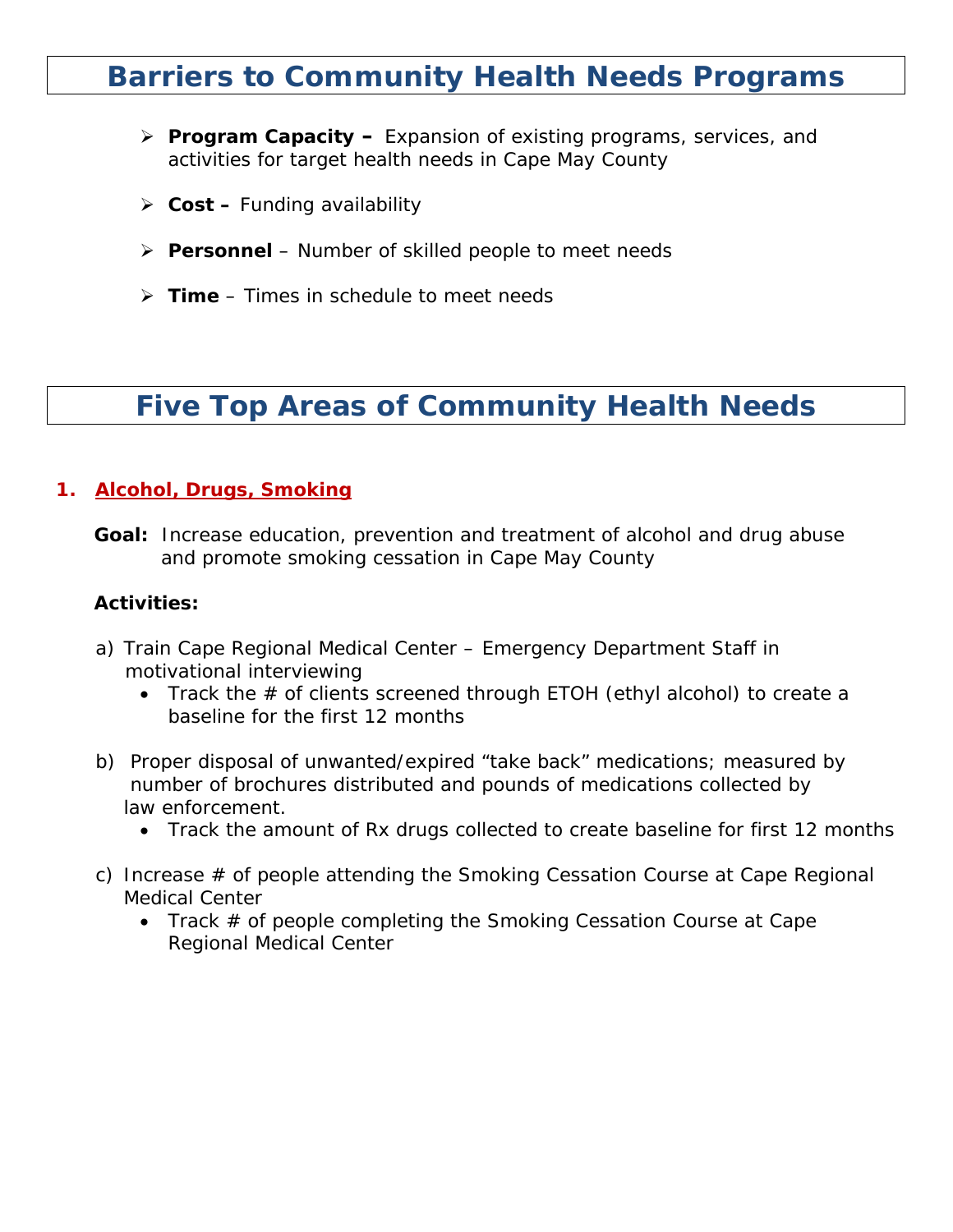### **2. Obesity**

**Goal:** Prevent and reduce obesity in Cape May County by promoting a healthy lifestyle

### **Activities:**

- a) Expand CRMC **Fit For Life** program through Cape Regional Physicians Associates patients and discharged patients
	- *Track # of participants; compare to previous year*
- b) Expand nutrition program at Cape May City Elementary School by Rutgers Cooperative Extension Services
	- *Track # of participants in program*
- c) Expand Junior Cooking Class sponsored by Rutgers Cooperative Extension Services
	- *Track # of sessions; track # of participants*

#### **3. Access to Healthcare/Emergency Department**

 **Goal**: Increase awareness among providers and the general population of Cape May County about healthcare services

### **Activities:**

- a) Establish a report to identify patients using the Emergency Department three or more times per year
	- *Track # of visits in 2013*
- b) Increase access to appointments to Volunteers in Medicine and Complete Care
	- *Track # visits to Volunteers in Medicine and Complete Care*
- c) Connect with Department of Aging to link intensive case management
	- *Track # cases linked to Cape Regional Medical Center and Department of Aging*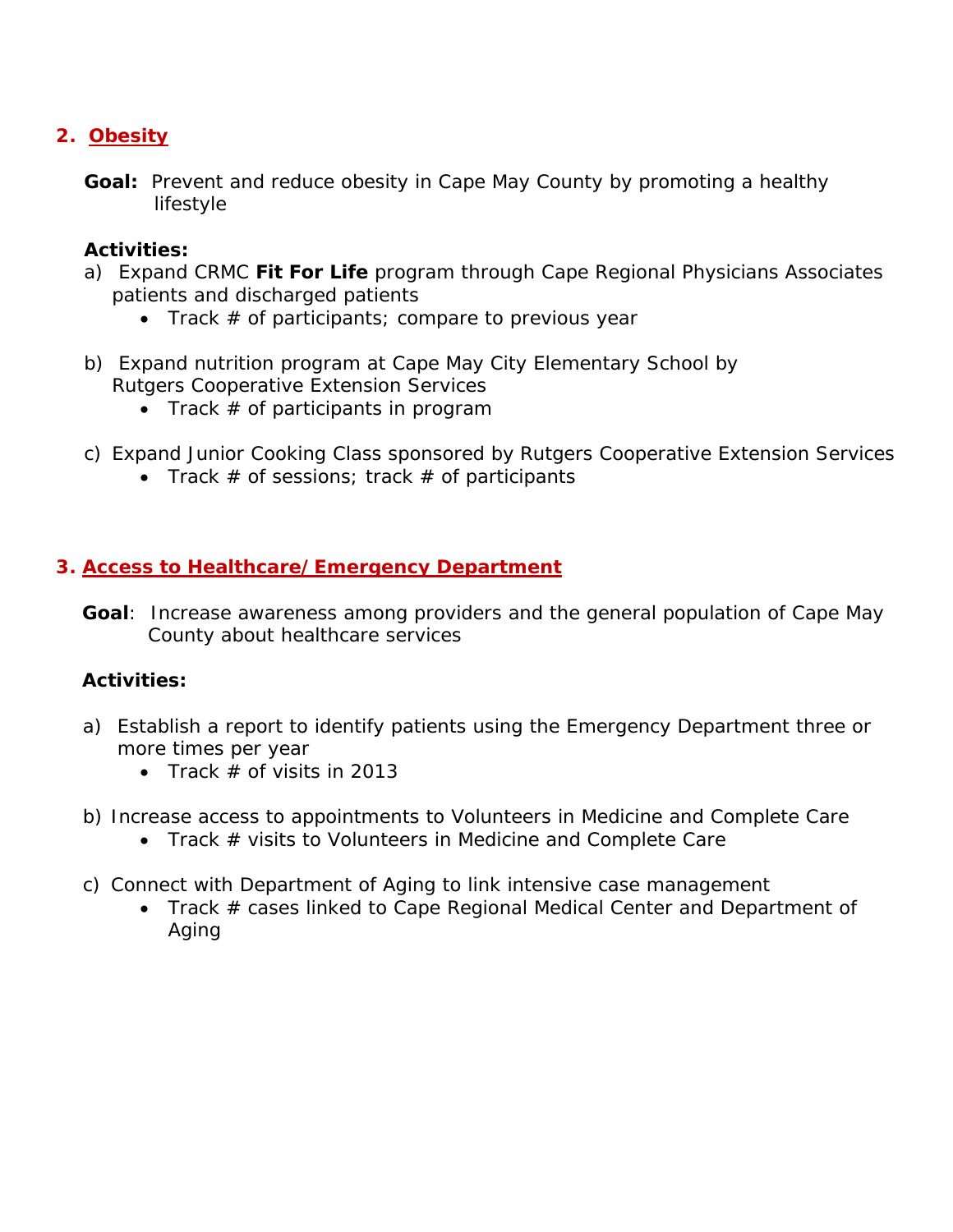#### **4. Cancer Prevention**

 **Goal:** Increase awareness, education and prevention of cancer in Cape May County

#### **Activities:**

- a) Increase # of screenings for prostate cancer by Cape May County Department of **Health** 
	- *Track # prostate cancer screenings compared yearly*
- b) Expand skin cancer program with more screening events by Cape May County Department of Health
	- *Track # skin screenings compared yearly*
- c) Provide skin cancer education brochures and distribute at community events by Cape May County Department of Health
	- *Track # of brochures distributed*
- d) Dedicate web pages to prostate cancer and to skin cancer prevention by Cape May County Department of Health
	- *Track # website hits*
- e) Increase breast health awareness and mammogram screenings by Cape Regional Medical Center
	- *Track # of screening mammograms yearly*

#### 5. **Child Trauma/Neglect**

 **Goal:** Increase awareness, education and access for prevention and intervention of child trauma/neglect in Cape May County

#### **Activities:**

- a) Outreach to more Fathers and special needs families by Caring for Kids
	- *Track # of Fathers in programs*
- b) Increase participation of schools in anti-bullying and child trauma/neglect
	- *Track # schools participating in program compared to last year*
- c) Increase the number of public awareness presentations about the prevention of child trauma/neglect.
	- *Track # of presentations provided throughout the year*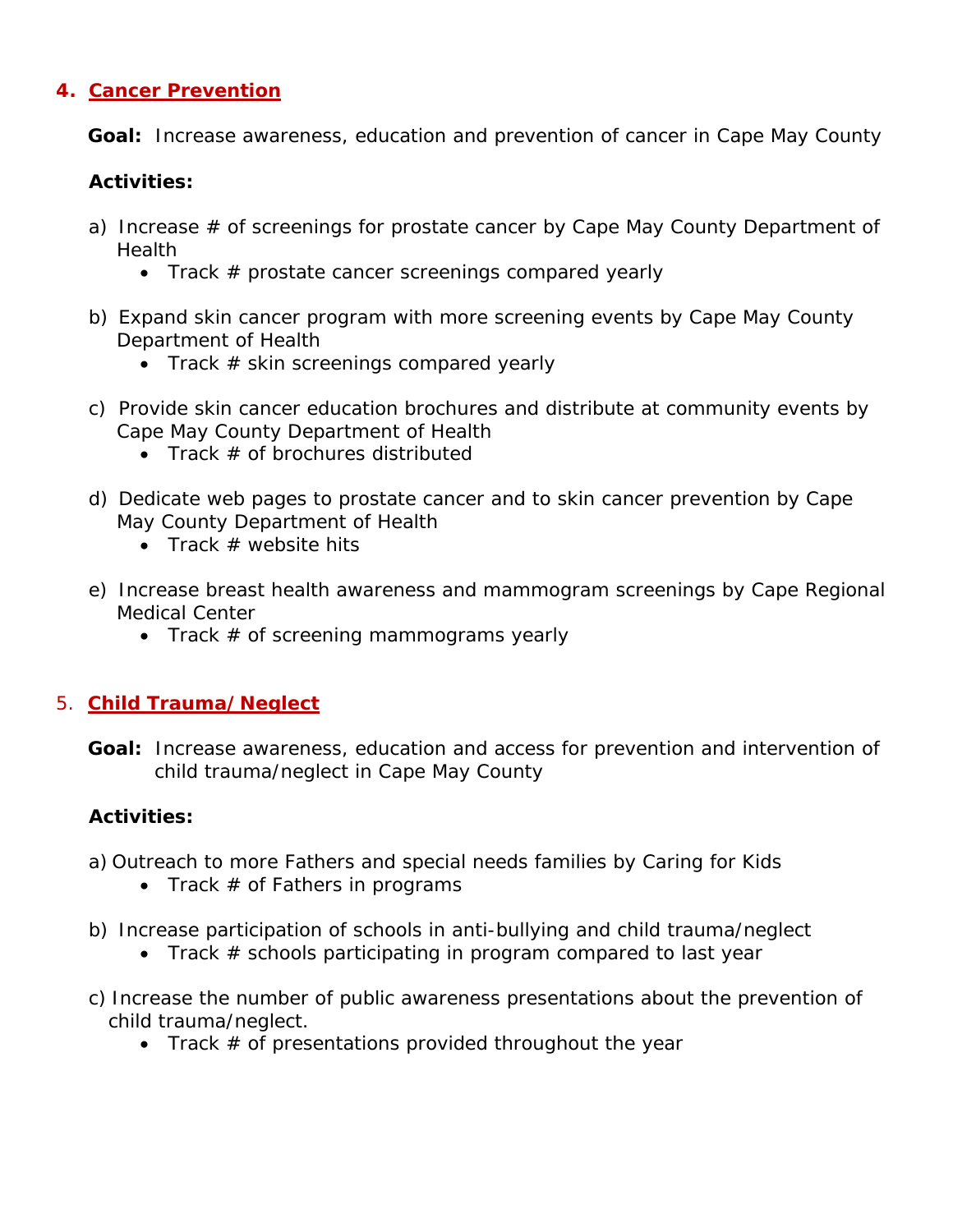#### **.New Program Possibilities**

- Cape Counseling program on smoking cessation for mental health population
- $\triangleright$  Therapeutic care for young children in trauma
- Cape Regional Medical Center grant awarded on Chronic Disease Self-Management Program
- Cape Assist grant awarded on Chronic Disease Self-Management Program
- Cape Regional Medical Center program on Faithful Families: Eating Smart and Moving More